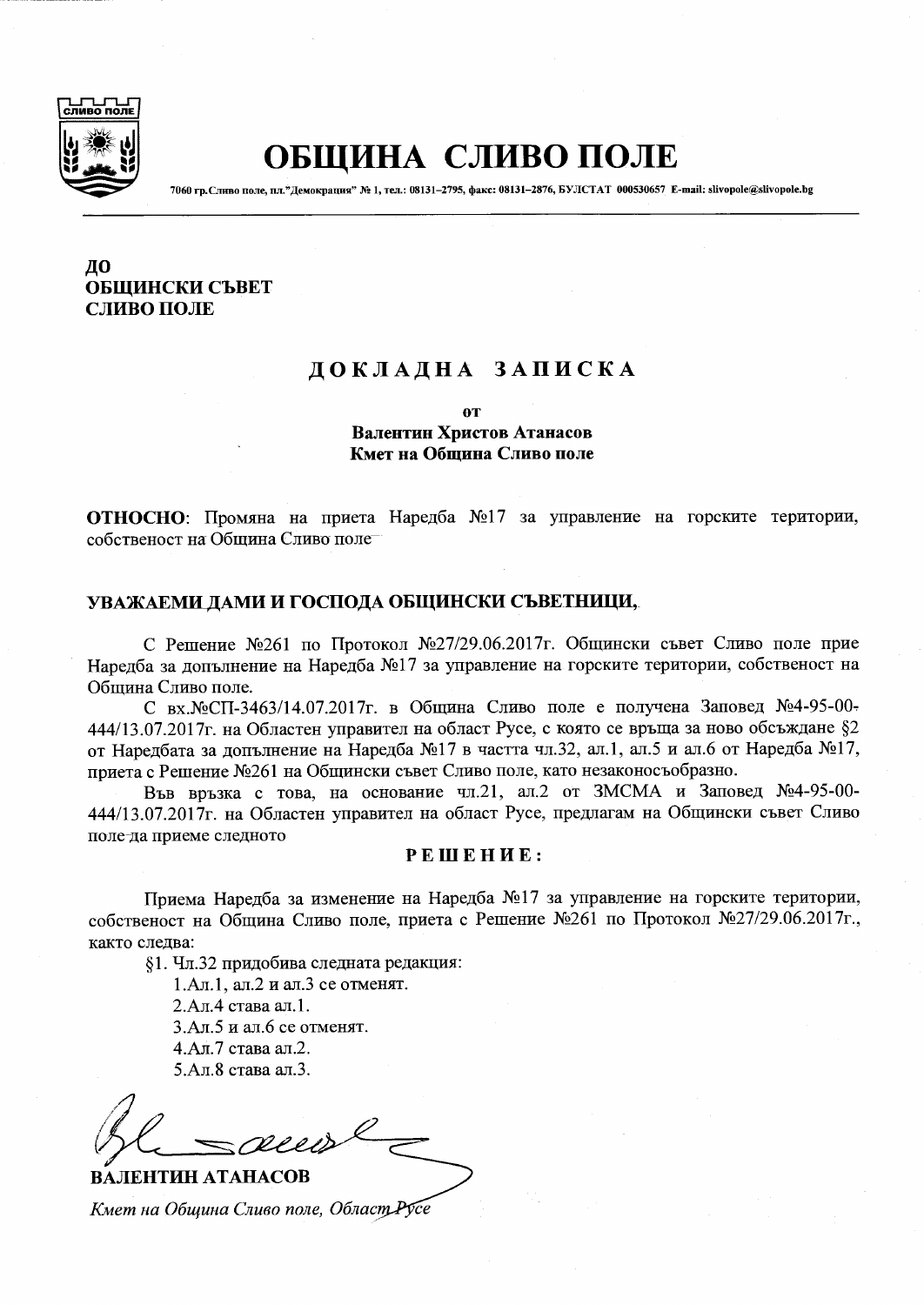# **МОТИВИ**

## КЪМ ПРОЕКТ ЗА НАРЕДБА ЗА ИЗМЕНЕНИЕ НА НАРЕДБА №17 ЗА УПРАВЛЕНИЕ НА ГОРСКИТЕ ТЕРИТОРИИ - СОБСТВЕНОСТ НА ОБЩИНА СЛИВО ПОЛЕ

#### УВАЖАЕМИ ГОСПОЖИ И ГОСПОДА,

Настоящият проект на Наредба за изменение на Наредба №17 за управление на горски територии собственост на Община Сливо поле, приета с Решение №261 по Протокол №27/29.06.2017г., е разработен в съответствие с изискванията на чл.51 и чл.181, ал.6 от Закона за горите, с чл.21, ал.2 във връзка с чл.21, ал.1, т.8 от Закона за местното самоуправление и местната администрация и чл.8, ал.2 от Закона за общинската собственост, и е съобразен със Заповед №4-95-00-444/13.07.2017г. на Областен управител на област Русе.

Във връзка с горепосоченото Ви предлагам мотиви към Наредбата, както следва:

## 1. Причини и мотиви за приемане на Наредба за допълнение на Наредба №17 за управление на горските територии на Община Сливо поле:

С предложеното изменение на действащата Наредба №17 се регламентират правомощията на общинските органи, свързани с прецезиране на административнонаказателната дейност.

С приемането на предлаганото изменение към действащата Наредба №17 се създава възможност за регламентация по контрола на горските територии и установяване на нарушителите.

С оглед своевременно извършване на мероприятията в общинските горски територии по тази наредба като се има предвид, че трябва да се проведат и процедурите по реда на Наредба №1 за реда за придобиване, управление и разпореждане с имоти и вещи общинска собственост, имаме впредвид предварителна почвоподготовка, която трябва да се извърши до началото на м.октомври и последващо залесяване от евентуалния ползвател, налагат приложението на чл.26, ал.4, изречение второ от ЗНА (При изключителни случаи и изрично посочване на причините в мотивите, съответно в доклада, съставителят на проекта може да определи друг срок, но не пократък от 14 дни).

#### П. Цели, които се поставят с приемане на Наредбата са:

- Постигане на яснота, публичност и обективност при управление на горските- територии собственост на Община Сливо поле;

- Организация по оперативното управление и контрола на дейностите в горските територии;

- Законосъобразно провеждане на процедурите по установяване на нарушенията и налагане на наказанията.

#### III. Очаквани резултати от приемане на Наредбата:

Своевременно да се санкционират нарушителите в общински горски територии и последващо издаване на наказателни постановления от кмета на общината.

#### IV. Финансови средства, необходими за прилагането на Наредбата:

Проектът на предлаганата Наредба няма да изисква допълнителни финансови или други средства.